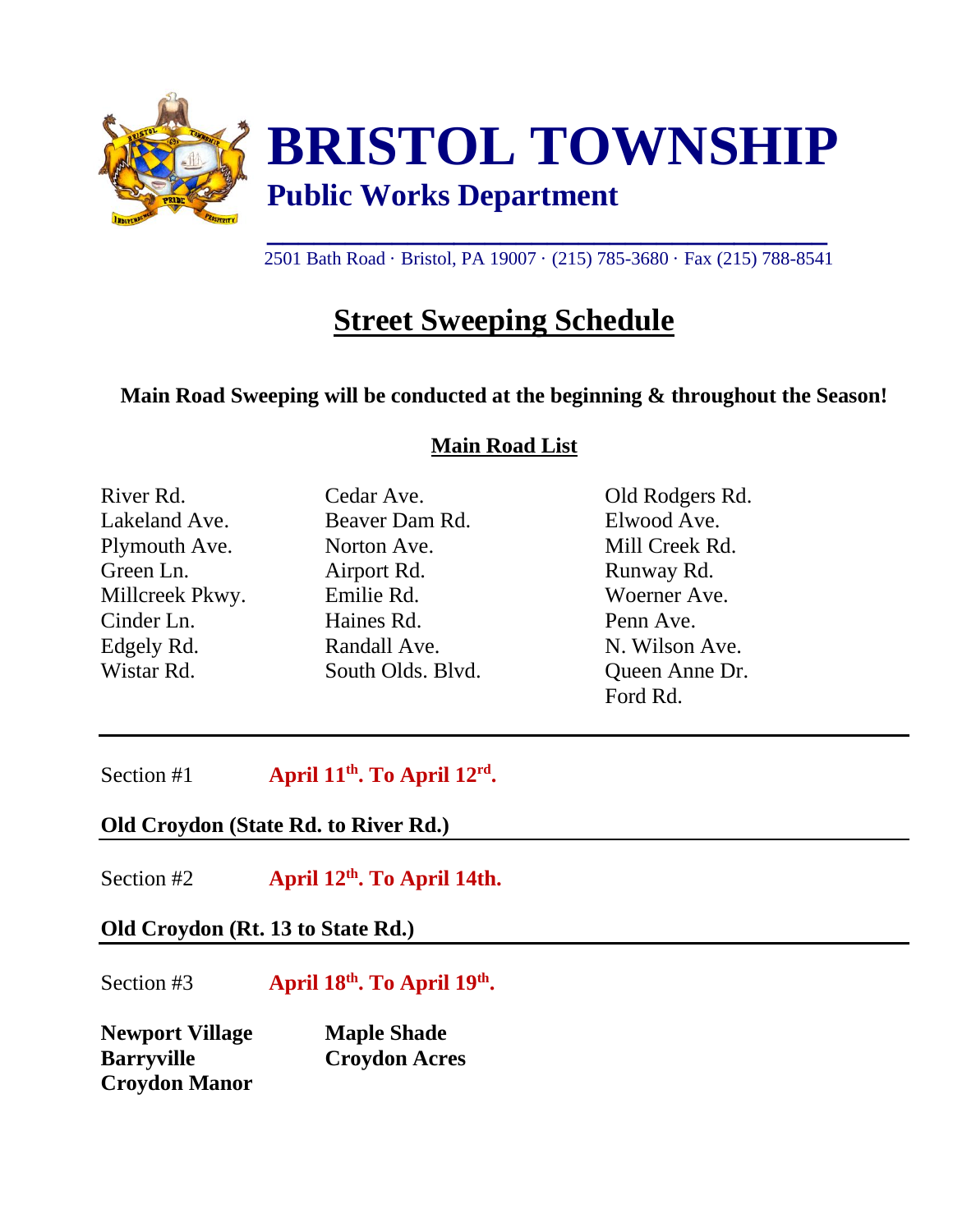#### Section #4 **April 20<sup>th</sup>. To April 22<sup>nd</sup>.**

| <b>West Bristol</b> | <b>Rockdale</b>       |
|---------------------|-----------------------|
| <b>Belardly</b>     | <b>Broadway Manor</b> |
| <b>Pennfield</b>    | <b>Steele Ave.</b>    |
| <b>Brightside</b>   |                       |

## Section #5 **April 25th. To April 27th.**

| Old Rodgers Rd.         | <b>Lakeland Estates</b> |
|-------------------------|-------------------------|
| <b>Mayfield Terrace</b> | <b>Bath Addition</b>    |
| <b>Laurel Bend</b>      | <b>Winder Village</b>   |
| <b>Margo Gardens</b>    |                         |

# Section #6 **April 28th. To April 29th.**

| <b>Mill Creek</b>    | <b>Plumbridge</b>   |
|----------------------|---------------------|
| <b>Keystone Park</b> | <b>Newportville</b> |
| Grundy's Ln.         | Fergusonville       |

| Section #7                                | May 2nd. To May 4th.                  |  |
|-------------------------------------------|---------------------------------------|--|
| <b>Yellow wood</b><br><b>Indian Creek</b> | <b>Blue Ridge</b><br><b>Emily Rd.</b> |  |
| <b>Woerner Ave.</b>                       | Cinder Ln.                            |  |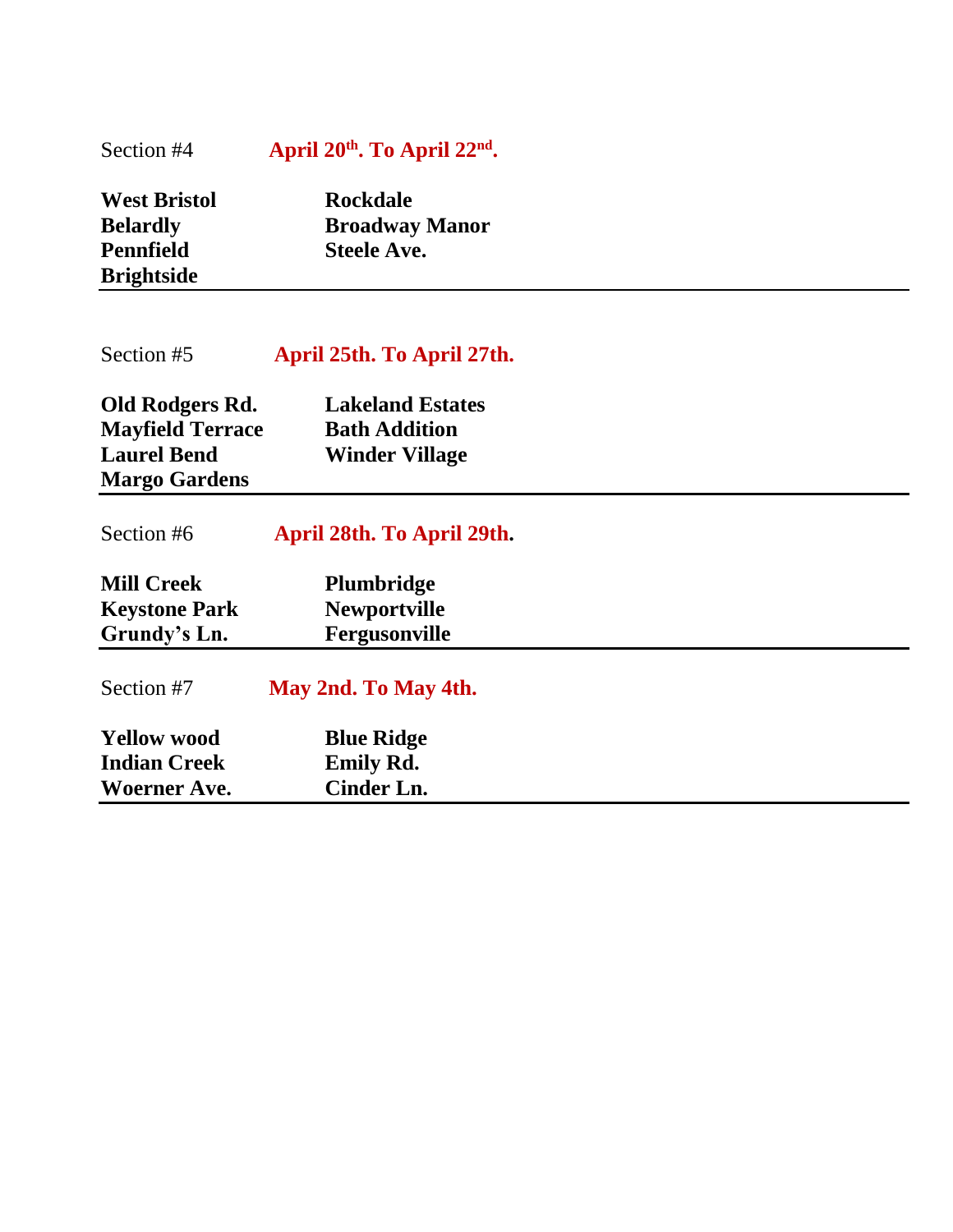#### Section #8 **May 6th. To May 24th .**

| <b>Lakeland Ave.</b>      | Hayes Blvd.            | <b>Venice Ashby</b>  |
|---------------------------|------------------------|----------------------|
| <b>Clyde Waite Dr.</b>    | <b>Green Lawn Park</b> | <b>Plymouth Ave.</b> |
| <b>Beaver Dam Rd.</b>     | <b>Elwood Ave.</b>     | <b>Norton Ave.</b>   |
| <b>Edgely Rd.</b>         | <b>Landreth Manor</b>  | <b>Atkins Ave.</b>   |
| <b>Paper Mill Village</b> | <b>Watson Ave.</b>     | Penn Ave.            |
| <b>Randal Ave.</b>        | <b>Patterson Ave.</b>  | <b>Stewart Ave.</b>  |
| <b>Elkins Ave.</b>        | <b>Edgely Section</b>  | <b>Grieb Ave.</b>    |
| <b>Beaver Dam Rd.</b>     |                        |                      |
| (by Edgely)               |                        |                      |

Section #9

**. To May 31st.**

| <b>Junewood</b>                                  | <b>Dogwood</b>                                    | <b>Violetwood</b>        |  |
|--------------------------------------------------|---------------------------------------------------|--------------------------|--|
| <b>Edgely Ind. Park</b>                          | <b>Manning Blvd.</b>                              | <b>McPherson Ave.</b>    |  |
| <b>Hanford St.</b>                               | Airport Rd.                                       | <b>Curtis Ave.</b>       |  |
| <b>Headley Ave.</b>                              | <b>Headley Court</b>                              | <b>Woodside Ave.</b>     |  |
| <b>Runway Rd.</b>                                | <b>Hardy St.</b>                                  | Silvi Ave.               |  |
| Pacific Ave.                                     | <b>Fleetwing</b>                                  | <b>Bloomsdale</b>        |  |
| Section #10                                      | June 1st. To June 3rd.                            |                          |  |
| <b>Kenwood</b>                                   | <b>Stonybrook</b>                                 |                          |  |
| <b>Farmbrook</b>                                 | <b>Greenbrook</b>                                 |                          |  |
| Haines Rd.                                       |                                                   |                          |  |
|                                                  |                                                   |                          |  |
| Section #11                                      | June 6 <sup>th</sup> . To June 8th.               |                          |  |
| <b>Red Cedar</b><br>Orangewood<br>Mill Creek Rd. | <b>Whitewood</b><br><b>Green Lynne</b>            | Goldenridge<br>Green Ln. |  |
| Section #12                                      | June 9 <sup>th</sup> . To June 13 <sup>th</sup> . |                          |  |
| <b>Holly Hill</b>                                | <b>Crabtree</b>                                   |                          |  |
| Appletree                                        | <b>Oaktree</b>                                    |                          |  |
|                                                  |                                                   |                          |  |